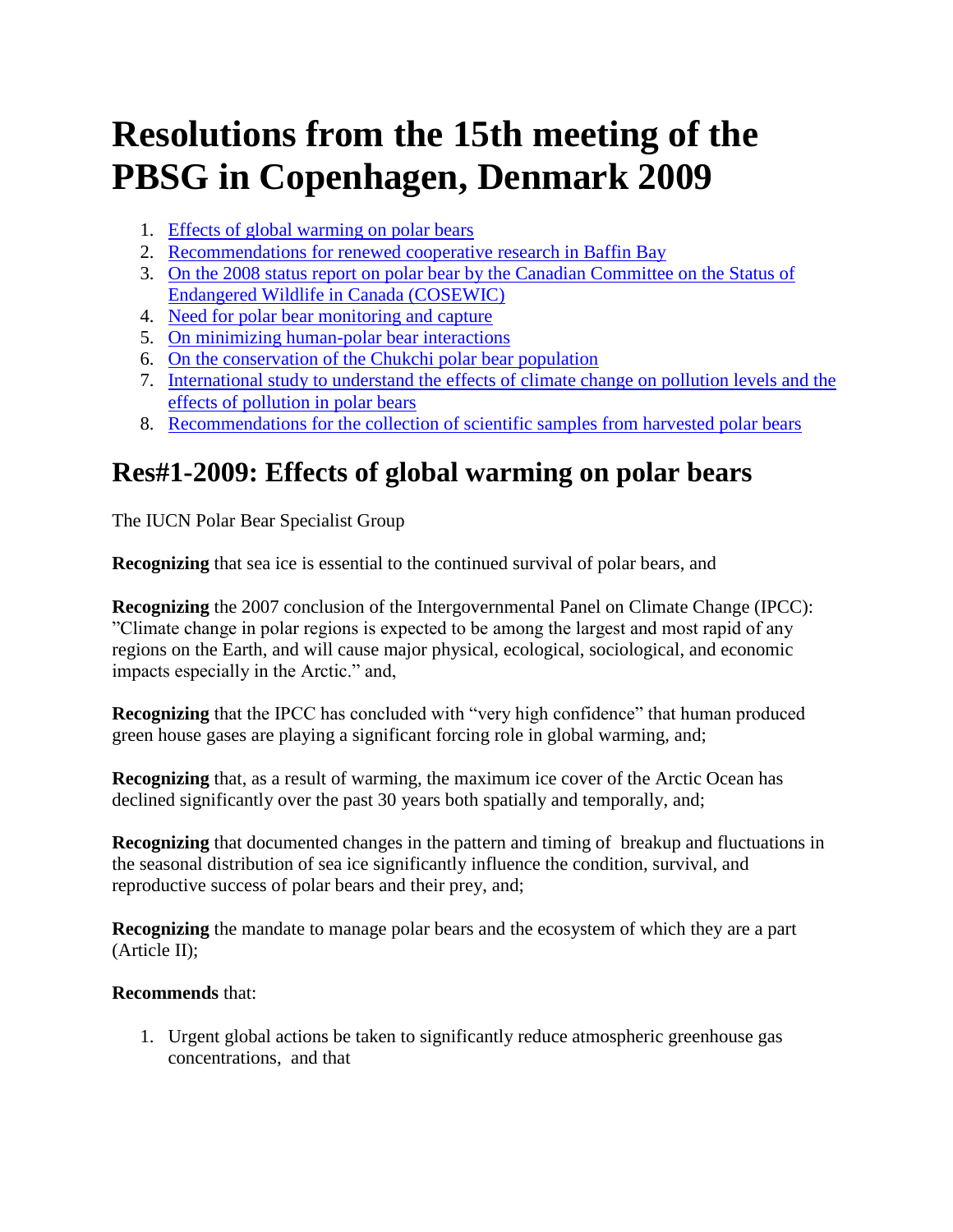2. Polar bear range state governments and designated authorities agree to consider the current and likely future impacts of global warming in all management and planning affecting polar bears and their key habitats.

### [\[To top\]](http://pbsg.npolar.no/en/meetings/resolutions/15.html#top)

# **Res#2-2009: Recommendations for renewed cooperative research in Baffin Bay**

The IUCN Polar Bear Specialist Group

**Recognizing** that the contracting parties shall manage polar bear populations in accordance with sound conservation practices based on the best available scientific data according to the Agreement on Conservation of Polar Bears Article II, and;

**Recognizing** that an agreement between Canada and Greenland outlining shared responsibility for sustainable harvest management is forthcoming, and;

**Recognizing** the right of local people using traditional methods to take polar bears according to the Agreement on Conservation of Polar Bears Article III, and;

**Recognizing** that scientific evidence indicates that the shared Baffin Bay polar bear population has been subject to long-term over-exploitation by Canada and Greenland, and;

**Recognizing** that scientific information and Inuit Knowledge are in apparent conflict, and;

**Recognizing** that significant reduction in the sea ice in Baffin Bay may have affected the distribution of polar bears, and,

**Recognizing** that the existing estimate for the Baffin Bay population from 1997 is outdated in light of the climate induced changes which in itself may negatively have affected the population, therefore;

**Recommends** that a new assessment of the Baffin Bay population be conducted jointly by Canada and Greenland.

### [\[To top\]](http://pbsg.npolar.no/en/meetings/resolutions/15.html#top)

# **Res#3-2009: On the 2008 status report on polar bear by the Canadian Committee on the Status of Endangered Wildlife in Canada (COSEWIC)**

The IUCN/SSC Polar Bear Specialist Group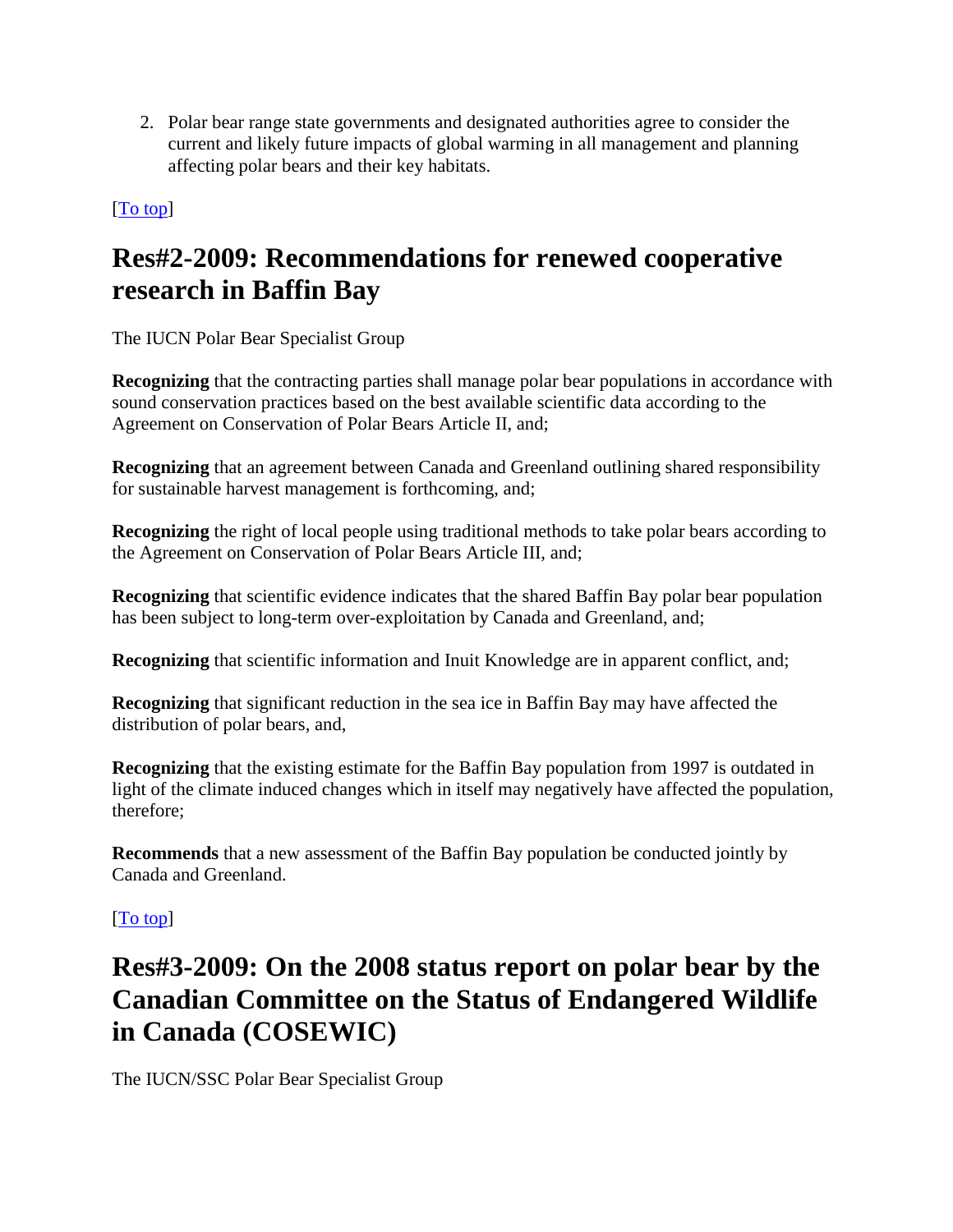**Recognizing** that changes in sea ice distribution and duration due to global warming form the most significant threat to the future welfare of world-wide polar bear subpopulations; and

**Recognizing** that Canada's 13 subpopulations of polar bears occur over broad geographic regions and that the rate, timing and magnitude of global warming in the Arctic will vary geographically and that the impacts on polar bear subpopulations will similarly vary; and

**Recognizing** that the Canadian COSEWIC report treats all 13 Canadian subpopulations as a single designatable unit and notes that the current overall trend for polar bear subpopulations in Canada is a slow decline; and

**Recognizing** that the Canadian COSEWIC report estimates current population growth rates for each subpopulation based on available historic data and does not account for the projected effects of future global warming on demographic rates; and

**Noting** that the 2008 COSEWIC report does not quantitatively evaluate the threat of global warming, especially predicted changes in sea ice, on polar bear subpopulations; and

**Recognizing** that the world is currently in a period of rapid warming; and

**Recognizing** that negative effects of global warming on several polar bear subpopulations have and are currently being documented; therefore

**Recommends** that due to the speed of current global warming the status of polar bears in Canada be re-assessed within 5 years of the last re-assessment rather than delaying to the normal 10-year cycle; and further

**Recommends** that the status of polar bears in Canada be re-assessed within the context of ongoing and projected habitat losses; and further

**Recommends** that geographic variation in anticipated effects of global warming and other potential population stressors be included when re-assessing the status of polar bears in Canada.

### [\[To top\]](http://pbsg.npolar.no/en/meetings/resolutions/15.html#top)

### **Res#4-2009: Need for polar bear montoring and capture**

The IUCN Polar Bear Specialist Group

**Recognizing** that under the International Agreement on Conservation of Polar Bears the signatory parties have the responsibility to conduct research programs relating to the conservation and management of polar bears in their jurisdictions; and

**Recognizing** that effective monitoring should occur because of the increasing uncertainties posed to polar bears by global warming; and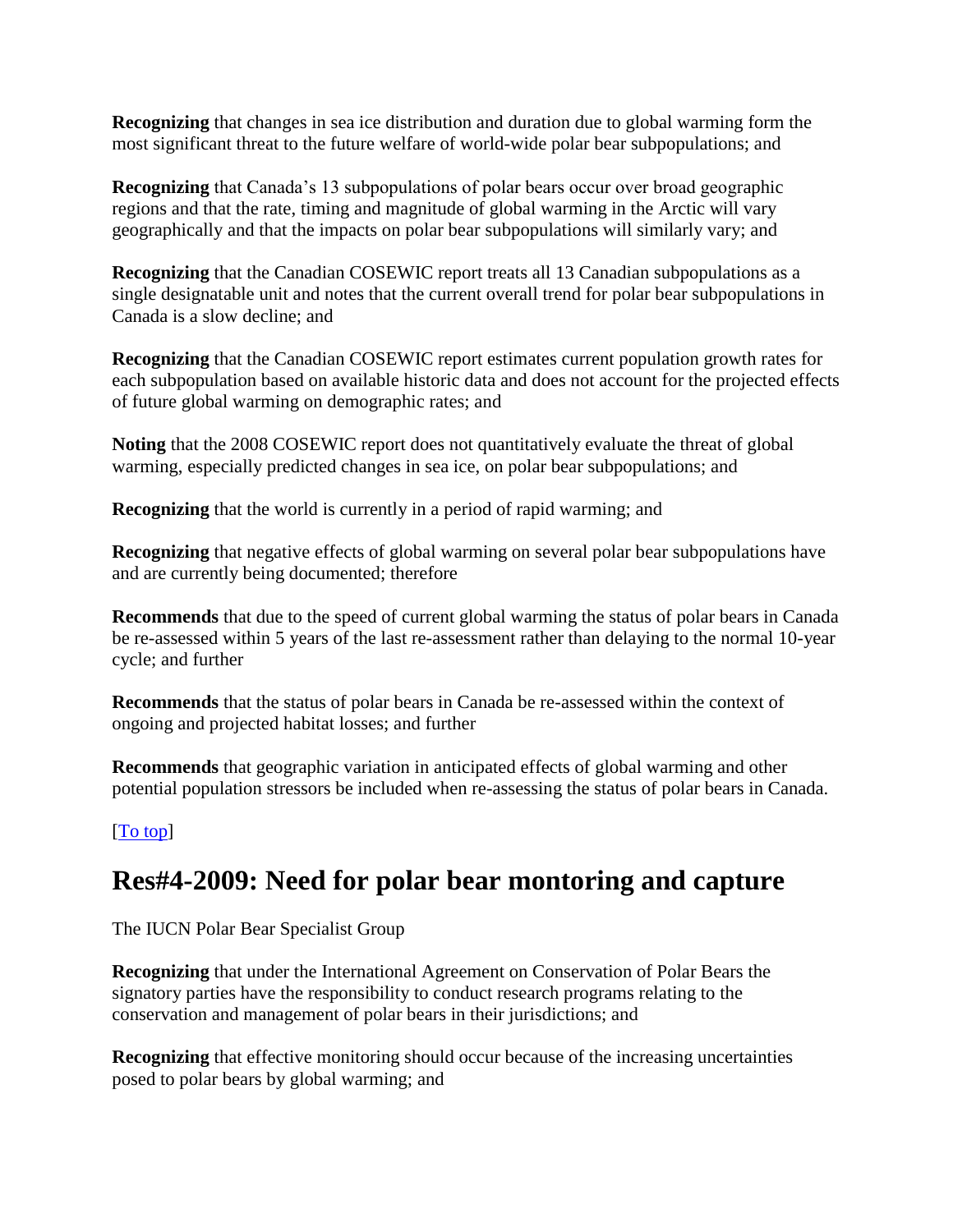**Recognizing** that capture and radiocollaring of polar bears has been critical to understanding polar bear biology; and

**Recognizing** that scientists do use internationally-recognized best practices and strive to improve all research methods and develop less-invasive protocols; and

**Recognizing** that, at present, monitoring vital rates requires the capture of polar bears; and

**Recognizing** that conservation cannot be successful without good monitoring data;

**Recommends** that the need to capture polar bears for monitoring and research projects in Nunavut be reviewed, and that where necessary, management authorities take actions necessary to allow that such vital monitoring can go forward.

### [\[To top\]](http://pbsg.npolar.no/en/meetings/resolutions/15.html#top)

# **Res#5-2009: On minimizing human-polar bear interactions**

The IUCN Polar Bear Specialist Group

**Recognizing** that interactions between polar bears and humans can result in loss of human life, disturbance and destruction of bears, and loss of property; and,

**Recognizing** that polar bear mortalities resulting from interactions with people can adversely affect bear population welfare and management strategies; and,

**Recognizing** that such interactions are increasing, and likely to continue increasing because of increased human activity and climate change induced changes in polar bear distribution;

**Therefore resolves** that all Signatory Nations to the Agreement on Conservation of Polar Bears should make immediate use of all available information, methods and means, in order to minimize detrimental interactions between polar bears and humans and urges those nations to conduct cooperative investigations necessary to do so.

### [\[To top\]](http://pbsg.npolar.no/en/meetings/resolutions/15.html#top)

# **Res#6-2009: On the conservation of the Chukchi polar bear population**

The IUCN Polar Bear Specialist Group

**Recognizing** that the Chukchi Sea has experienced some of the highest rates of sea ice loss in the Arctic, and that sea ice loss is predicted to continue, and;

**Recognizing** that the Chukchi Sea polar bear population experiences a high level of illegal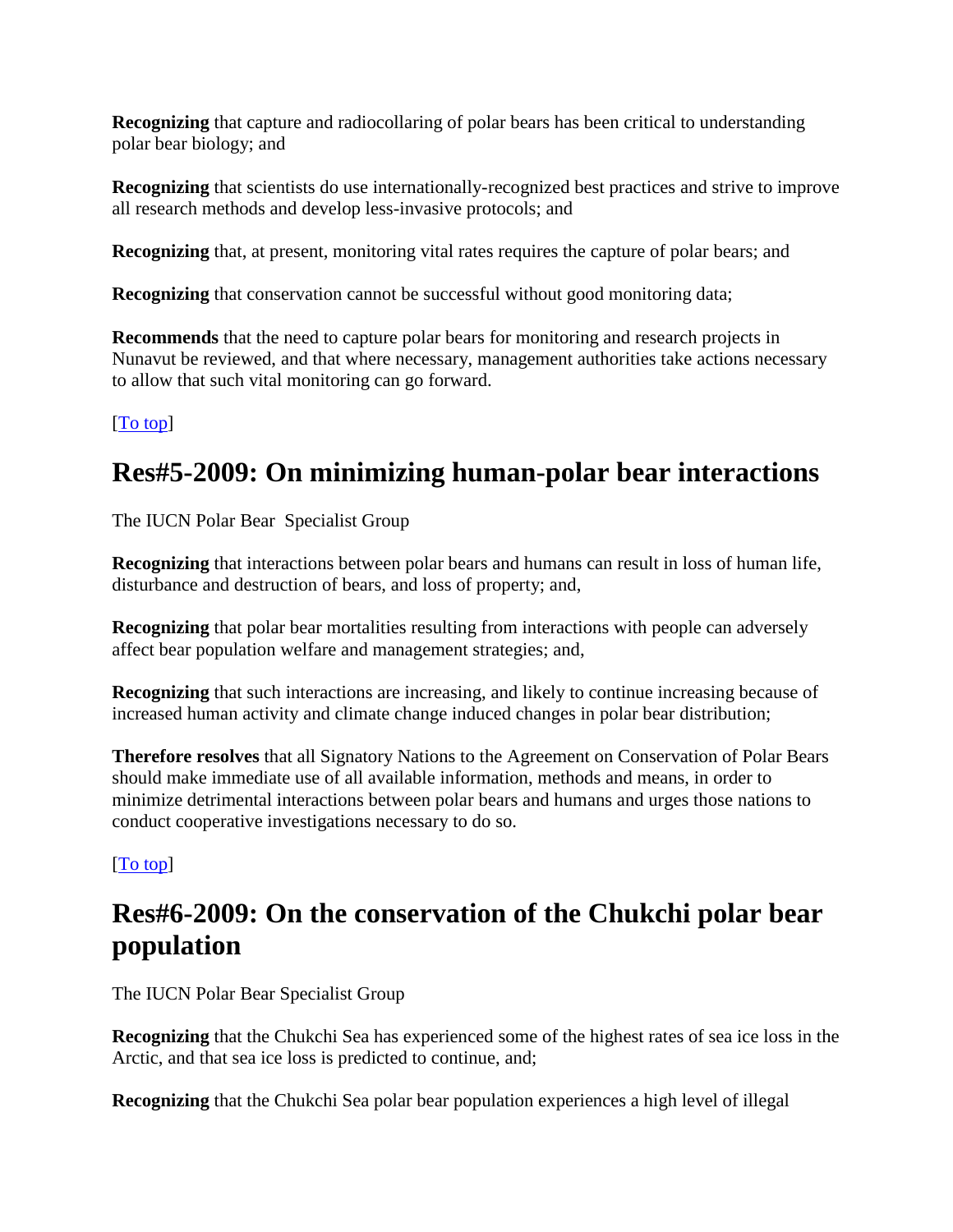harvest in Russia, and;

**Recognizing** that the Chukchi Sea polar bear population is harvested at lower, but unregulated, levels in the U.S., and;

**Recognizing** that information is largely unavailable on population size and structure, distribution, habitat use, and survival and breeding rates, and;

**Recognizing** that a bilateral treaty between the U.S. and Russia, implemented in 2007, mandates the conservation of the Chukchi Sea polar bear population for future generations, and;

**Recognizing** the importance of traditional knowledge and supporting the involvement of local communities in conservation efforts, therefore;

**Recommends** that the U.S. and Russia continue and expand independent and collaborative studies, including the involvement of local communities, to collect the scientific information necessary to ensure the conservation of the Chukchi Sea polar bear population, and;

**Recommends** that effective conservation measures, including law enforcement to prevent illegal takes, are implemented immediately.

### [\[To top\]](http://pbsg.npolar.no/en/meetings/resolutions/15.html#top)

## **Res#7-2009: International study to understand the effects of climate change on pollution levels and the effects of pollution in polar bears**

The IUCN Polar Bear Specialist Group

**Recognizing** levels of mercury and perflourinated compounds in polar bears of some regions have significantly increased in recent years, and;

**Recognizing** that persistent organic pollutants are still present at levels in polar bears that can interfere with endocrine, immune and reproductive function, and;

**Recognizing** that the high pollutant levels in polar bears appears to result from long range atmospheric transport of pollutants from low latitude sources into the Arctic environment, and;

**Recognizing** that such transport mechanisms may be enhanced and effects on polar bears amplified as a result of climate change, and;

**Recognizing** that previous studies by researchers in Denmark and Norway have laid the groundwork for an understanding of the dynamic links between climate change and changing contaminant burdens, therefore;